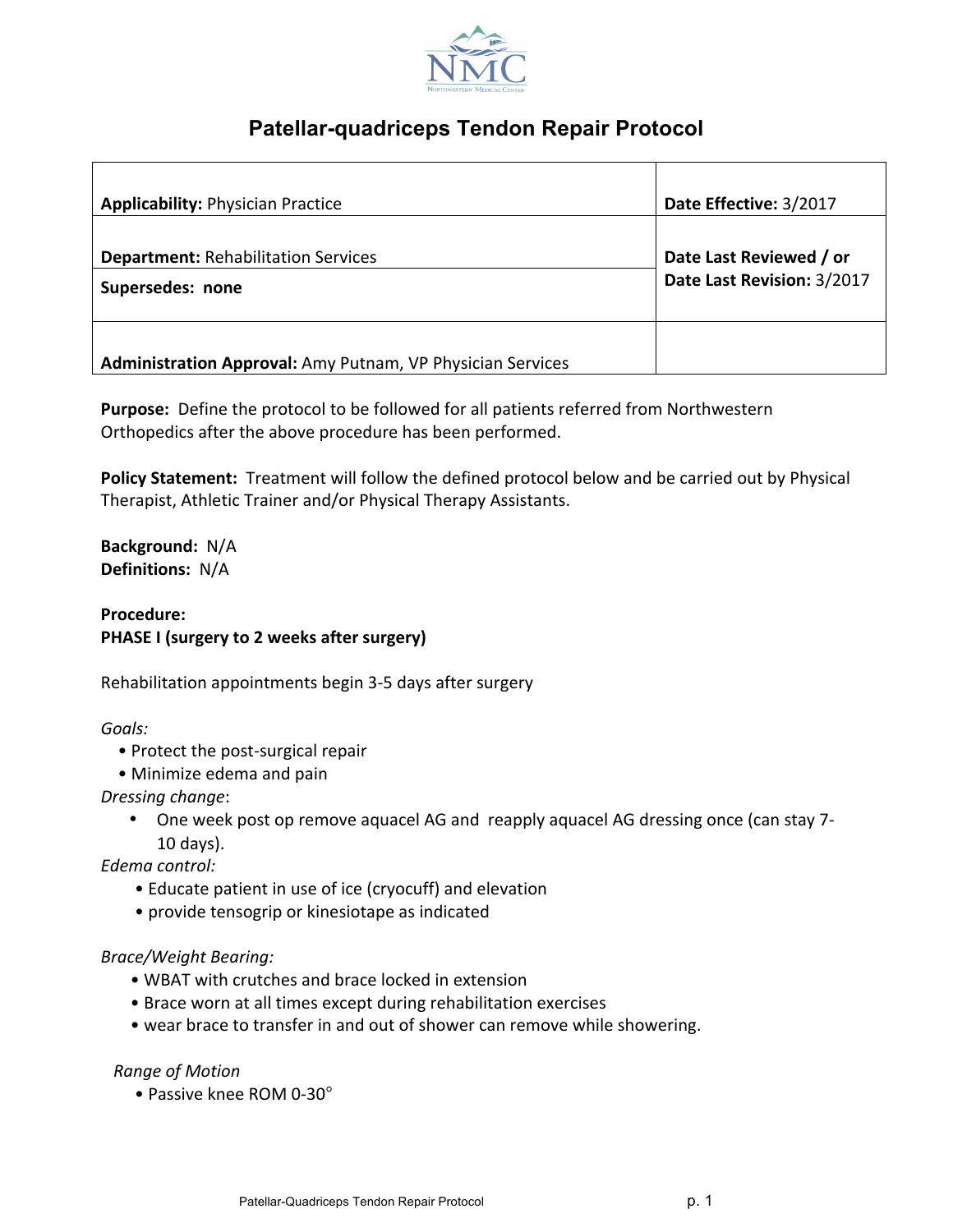

## *Suggested Therapeutic Exercises*

- Ankle pumps
- isometric quadriceps sets
- hamstring sets
- •glut sets
- gentle patellar mobilizations
- Upper body circuit training or upper body ergometer (UBE)

## **PHASE II (2 - 6 weeks after surgery)**

*Rehabilitation Goals:*

- Normalize gait
- minimize edema and pain
- Protection of the post-surgical repair

## *Edema control:*

- Educate patient in use of ice (cryocuff) and elevation
- provide tensogrip or kinesiotape as indicated

## **Precautions and Range of Motion:**

- WBAT with brace locked in extension
- wean from crutches as clinically indicated
- PROM limits

Weeks  $3-4 = 0^\circ$  to  $60^\circ$ 

Weeks 5-6 0-90°

• no active open chain knee (quad) extension

## *Suggested Therapeutic Exercises:*

- Stationary bike partial revolutions no resistance (within ROM limits above)
- recumbent elliptical (sci-fit) no resistance (within ROM limits above)
- • Heel slides
- Knee extension range of motion with foot resting on a towel roll
- 4-way leg lifts with brace locked in extension
- Gentle patellar mobilizations
- Weight shifting on to surgical side with brace on with quad isometric
- Upper body circuit training or UBE

## *Progression Criteria:*

- Progress six weeks post-operatively
- Knee ROM =  $0^\circ$ -0°-90° (i.e. avoid knee hyperextension)
- weaned from crutches

## **PHASE III (begin after meeting Phase II criteria and 6 to 12 weeks after surgery)** *Rehabilitation Goals:*

- Normalize gait on level surfaces using brace opened as follows
	- 6-9 weeks open to 40°
	- 9-12 weeks open to 80°
- Quality active quadriceps contractions in weight bearing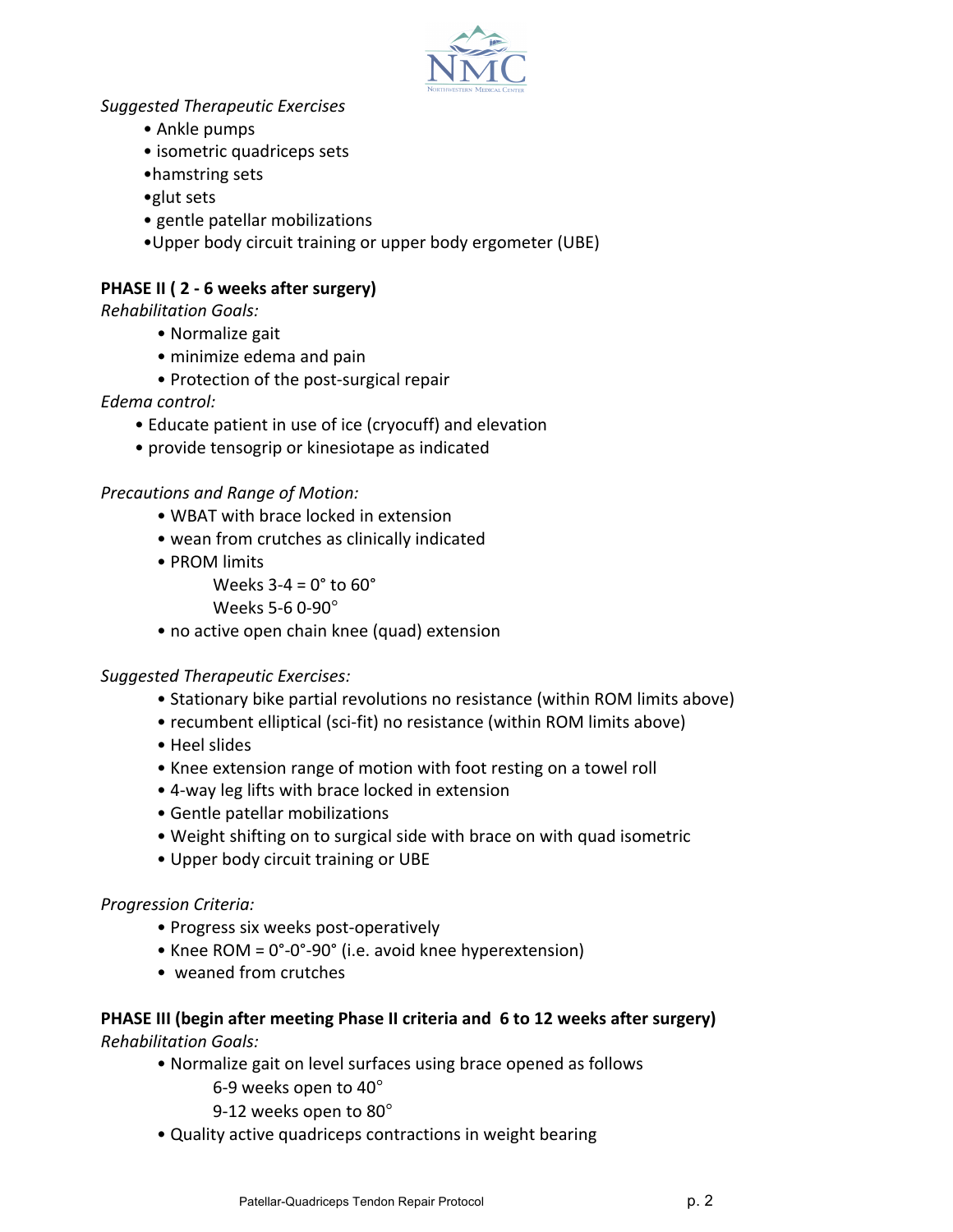

*Precautions :*

• Gradual progression to weight bearing with knee flexion with avoidance of weight bearing knee flexion past 80 degrees for 12 weeks after surgery

## *Range of Motion:*

#### **Active knee extension is now permitted**

• Increase active and passive flexion and extension to tolerance

#### *Suggested Therapeutic Exercises:*

- Active range of motion (AROM) for open chain knee flexion and extension
- Closed chain quadriceps control from 0° to 40° with light squats and leg press,
- progressing to shallow lunge steps
- Prone knee flexion
- Stationary bike
- Patellar mobilizations
- Open chain hip strengthening
- Core strengthening
- Upper body circuit training or upper body ergometer (UBE)

#### *Progression Criteria:*

- Normal gait mechanics
- Active knee ROM at least 0°-110°

#### **PHASE IV (Begin at 12 weeks after surgery and continue until progression criteria is met)**

*Rehabilitation Goals:*

- Normalize gait on all surfaces without brace
- Single leg stand with good control for 10 seconds
- Full knee ROM
- Good control with squat to 70° of knee flexion

#### *Precautions:*

- Avoid any forceful eccentric contractions
- Avoid impact activities
- Avoid exercises that create movement compensations

#### *Suggested Therapeutic Exercises:*

- Non-impact balance and proprioceptive drills
- Stationary bike
- Gait drills
- Single leg stance balance activities
- Stretching for patient specific muscle imbalances
- Quad strengthening closed chain exercises, initially starting as a very short arc of motion and gradually progressing to 70° of knee flexion
- Functional movements (squat, step back, lunge)
- Hip and core strengthening
- Stationary bike, Stairmaster, swimming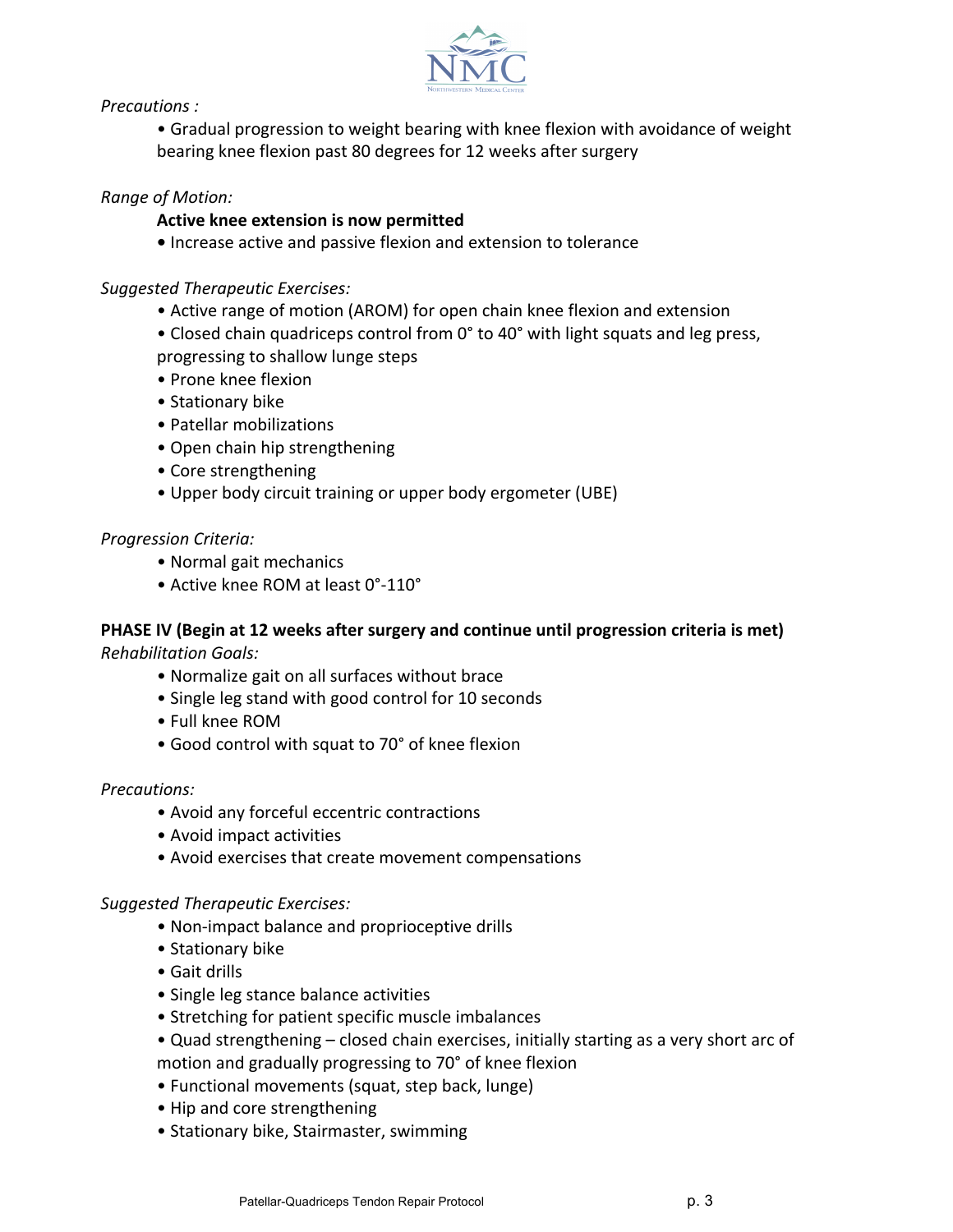

*Progression Criteria:*

- Normal gait mechanics without the brace on all surfaces
- Squat and lunge to 70° of knee flexion without weight shift
- Single leg stand with good control for 10 seconds
- Full AROM for knee flexion and extension

# **PHASE V** (begin after meeting phase IV criteria, usually 4 months after surgery)

*Appointments:*

• Rehabilitation appointments are once every 1-3 weeks or as clinically indicated

## *Rehabilitation Goals:*

• Good control and no pain with sport and work specific movements, including impact

## *Precautions:*

- Post-activity soreness should resolve within 24 hours progression should be slow
- Avoid post-activity swelling
- Avoid running with a limp

## *Suggested Therapeutic Exercises:*

- Impact control exercises (hopping) beginning 2 feet to 2 feet, progressing from 1 foot to other and then 1 foot to same foot.
- Plyometric exercise beginning with low velocity, single plane activities and progressing to higher velocity, multi-plane activities.
- Sport/work specific balance and proprioceptive drills
- Hip and core strengthening
- Stretching for patient specific muscle imbalances
- Replicate sport or work specific energy demands

## *Return to Work/Sport Criteria:*

• Dynamic neuromuscular control with multi-plane activities, without pain or swelling

Note Well: Variances will be communicated by the surgeon directly to Rehabilitation Services through the MD orders. **Monitoring Plan: Rehab Chart Audit Related Policies: N/A References:** N/A **Reviewers: Rehab and Ortho** 

- A. Key Stakeholders: Michael Barnum, Ortho Medical Director
- **B. Committees: N/A**
- C. Key Process Owner (KPO): Kristy Cushing, Manager Rehab Services. Karen Staniels Director of Ortho and Rehab